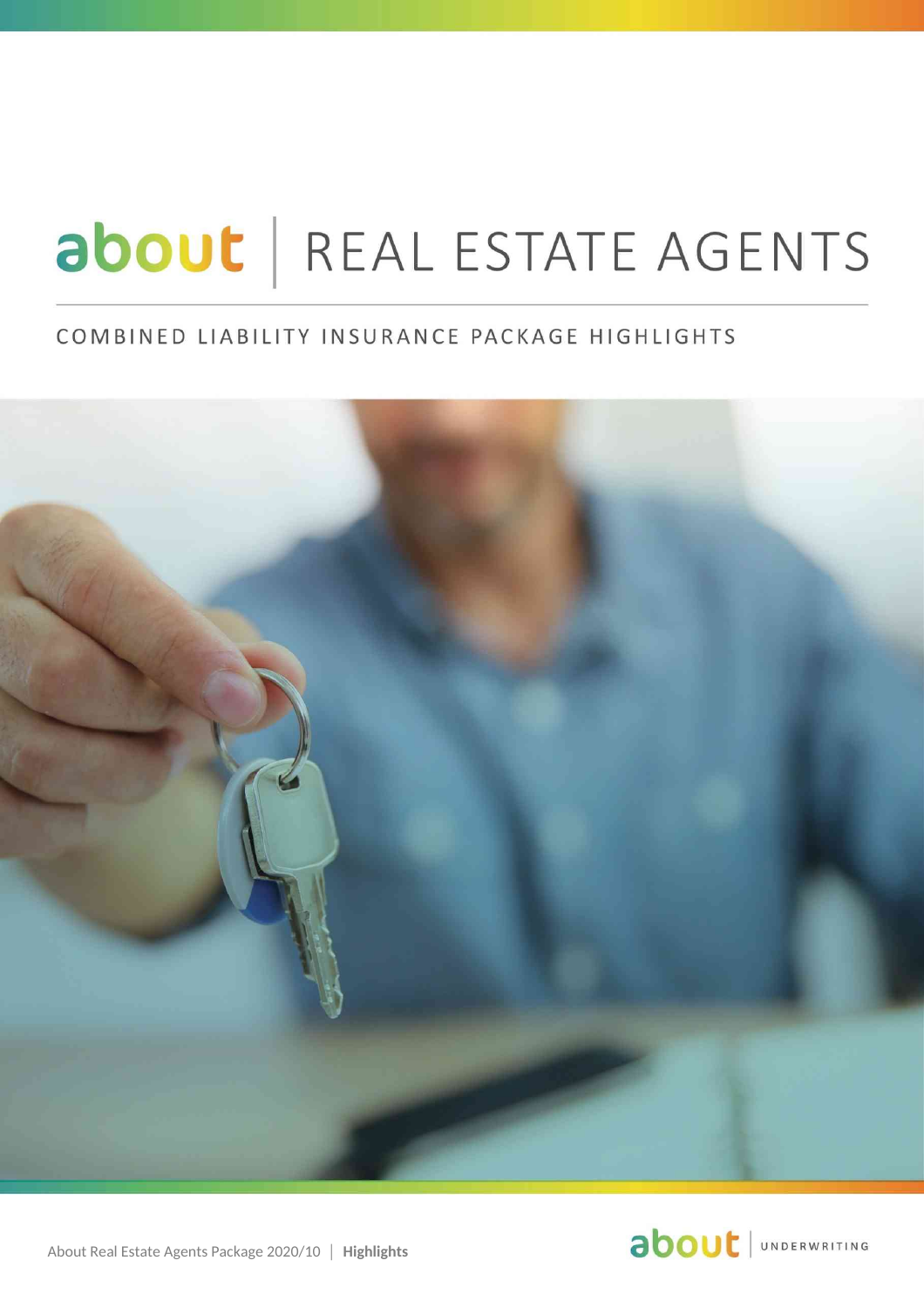

## about | REAL ESTATE AGENTS

The **about** Real Estate Agents combined liability package offers an innovative solution for:

- Real Estate Agents
- Property Managers
- Buyers Advocates & Business Brokers

The policy provides the benefits of two broad sections in a single package which has been tailored to the specific needs of the Real Estate industry.

The relevant coverage sections include Professional Indemnity and General Liability, which can be taken as a total package solution or alternatively may be taken on a standalone basis.

## **APPETITE**

**about** Real Estate combined liability package offers broad coverage and caters for an extensive range of activities including, but not limited to the following:

- **Real Estate Sales**  Property Management Residential, Commercial & Shopping Centres
- • **Buyers Advocates** Business Broking **Mortgage Broking** Stock and Station Agents
- • **Land and Livestock Auctioneers** Off Plan Sales (Under 20%) **Valuations** Property Development
- **General Insurance Distribution**

## **PACKAGE SECTIONS**

**Section 1 - Broadform General & Products Liability**

Limits up to \$20,000,000 any one claim or series of claims, and in the aggregate for Products Liability

#### **Section 2 - Professional Indemnity**

Limits up to \$20,000,000 any one claim and in the aggregate plus reinstatement(s)

## **SECURITY**

**about** Underwriting's specialised products are underwritten by certain underwriters at Lloyd's. Lloyd's is the world's specialist insurance and reinsurance market, bringing together an outstanding concentration of underwriting expertise and talent. Lloyd's enjoys strong financial security supported by excellent ratings. Visit **www.lloyds.com** for more information.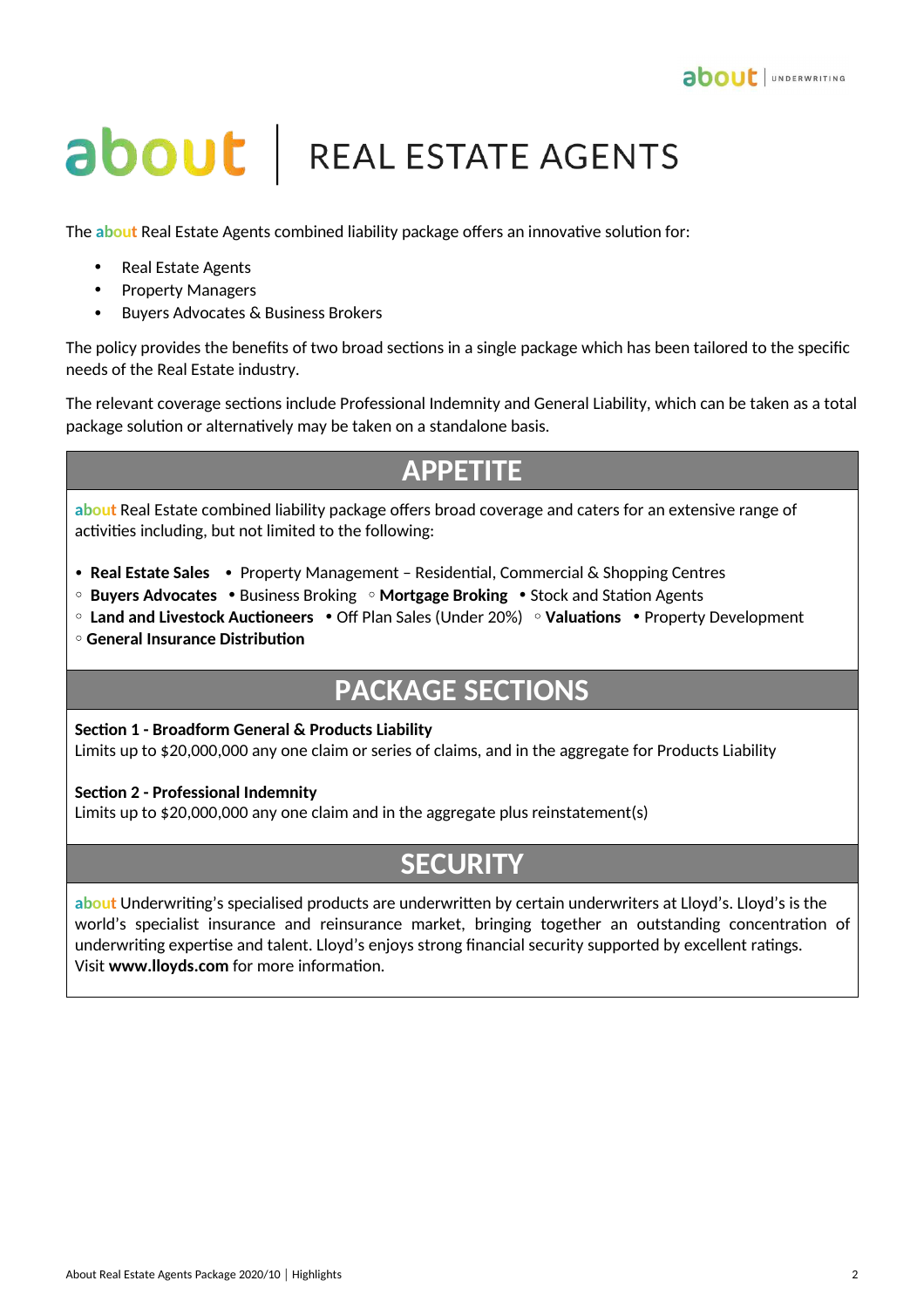| <b>GENERAL &amp; PRODUCTS LIABILITY COVERAGE HIGHLIGHTS</b> |                                                                                                                                                                                                                                                                                                                                                                                                                                                                                                                                                                                                                                                                                                                                          |  |
|-------------------------------------------------------------|------------------------------------------------------------------------------------------------------------------------------------------------------------------------------------------------------------------------------------------------------------------------------------------------------------------------------------------------------------------------------------------------------------------------------------------------------------------------------------------------------------------------------------------------------------------------------------------------------------------------------------------------------------------------------------------------------------------------------------------|--|
| <b>INSURING CLAUSE</b>                                      | Covers legal liability in respect of personal injury; property damage; and advertising<br>injury                                                                                                                                                                                                                                                                                                                                                                                                                                                                                                                                                                                                                                         |  |
| <b>AUTOMATIC EXTENSIONS</b>                                 | Supplementary Payments \$250,000 sub-limit for legal costs incurred by the insured at<br>a Coronial Inquest, Inquiry, Royal Commission and/or Government Enquiry arising out<br>of any alleged breach of statutory duty or hearing of a disciplinary nature<br>Claims Preparation Costs and Expenses \$25,000 sub-limit for reasonable professional<br>fees and such other costs and expenses incurred for the preparation of any claim<br>Care, Custody & Control \$250,000 sub-limit<br>Contractual Liability standard coverage includes contracts that would have been<br>implied by law in the absence of such contract; incidental contracts; or terms as to<br>merchantability, quality, fitness or care implied by law or statute |  |
| <b>OPTIONAL EXTENSIONS</b><br><b>AVAILABLE</b>              | North America legal liability in respect of personal injury and/or property damage<br>that arises out of any products exported to North America with the insured's<br>knowledge<br>Contractual Liability can be extended to include liabilities assumed under the<br>contracts specifically designated if required<br>Proportionate Liability coverage is available<br>Waiver of Subrogation is available for designated contracts                                                                                                                                                                                                                                                                                                       |  |
| <b>TERRITORIAL LIMITS</b>                                   | Worldwide except North America                                                                                                                                                                                                                                                                                                                                                                                                                                                                                                                                                                                                                                                                                                           |  |

| PROFESSIONAL INDEMNITY COVERAGE HIGHLIGHTS       |                                                                                                                                                                                                                                                                                                                                                                                                                                                                                                                                                                                                                                                                                                                                                                                                                                                                                                                                                                                                                                                                                                                                                                                                                                                                                                                                                                                                                     |  |
|--------------------------------------------------|---------------------------------------------------------------------------------------------------------------------------------------------------------------------------------------------------------------------------------------------------------------------------------------------------------------------------------------------------------------------------------------------------------------------------------------------------------------------------------------------------------------------------------------------------------------------------------------------------------------------------------------------------------------------------------------------------------------------------------------------------------------------------------------------------------------------------------------------------------------------------------------------------------------------------------------------------------------------------------------------------------------------------------------------------------------------------------------------------------------------------------------------------------------------------------------------------------------------------------------------------------------------------------------------------------------------------------------------------------------------------------------------------------------------|--|
| <b>CIVIL LIABILITY INSURING</b><br><b>CLAUSE</b> | Cover provided under the Insuring Clause, in respect of the conduct of the<br>professional services includes:<br>breach of duty (including a fiduciary duty)<br>breach of privacy or confidentiality<br>$\bullet$<br>breach of warranty of authority committed in good faith<br>$\bullet$<br>unintentional defamation<br>$\bullet$<br>unintentional infringement of any intellectual property rights<br>$\bullet$<br>contraventions of the misleading and deceptive conduct and corresponding<br>consumer protection provisions                                                                                                                                                                                                                                                                                                                                                                                                                                                                                                                                                                                                                                                                                                                                                                                                                                                                                     |  |
| <b>AUTOMATIC EXTENSIONS</b>                      | Claims Preparation Costs and Expenses \$25,000 sub-limit<br>Civil Compensatory Orders or Civil Penalties \$250,000 in respect of any one claim<br>and \$500,000 in the aggregate<br>Continuous Cover where policy remained with About, allowing for late reported<br>circumstances in certain instances<br><b>Court Attendance Costs</b> compensation for attending court as a witness in connection<br>with a claim notified<br>Emergency Costs Advancement within 30 days of receipt and approval<br>Estates, Heirs, Legal Representatives and Assigns definition of Insured extended to<br>include under the Policy<br>Extended Notification Period additional 60 days granted for acts or omissions<br>committed prior to expiry of insurance<br>Franchisors Cover coverage for Insured's conducting the professional services as a<br>franchisee<br>Fraud, Dishonesty or Intentional Acts included<br>General Insurance Distribution professional services extended to include the<br>distribution (not advice) of general insurance products by the insured that does not<br>require an AFSL<br>Investigation Costs and Expenses \$500,000 sub-limit<br>Joint Ventures insured's joint and individual civil liability arising from the insured's<br>participation in a joint venture<br>Limitation of Liability Contracts cover extended where insured has limited the liability<br>of parties via a contract |  |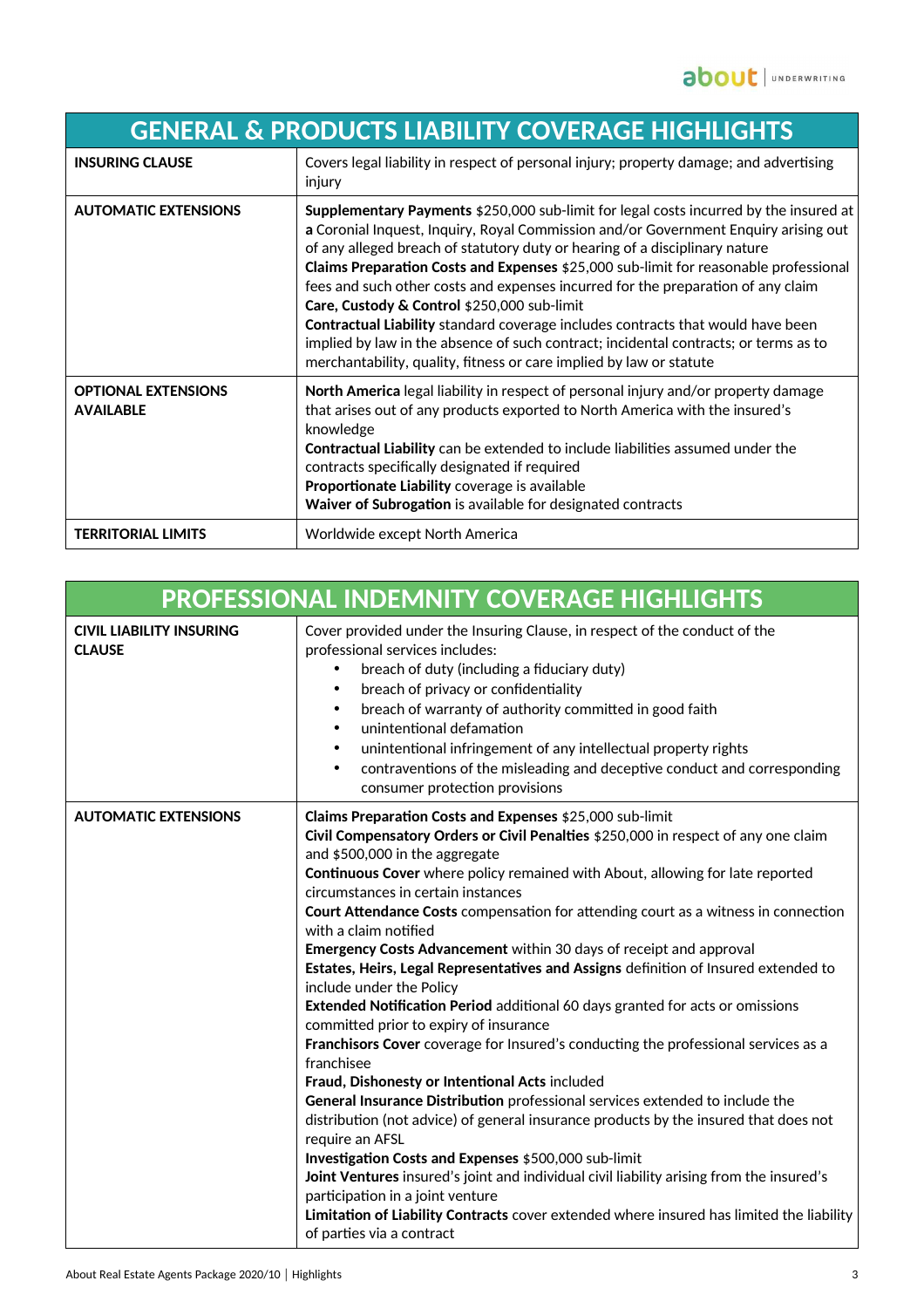| <b>PROFESSIONAL INDEMNITY CONT</b>                    |                                                                                                                                                                                                                                                                                                                                                                                                                                                                                                                                                                                                                                                                                                                                                                                                                                                                                                                                                                                                                                                                                                                                                                                                                                                                                           |
|-------------------------------------------------------|-------------------------------------------------------------------------------------------------------------------------------------------------------------------------------------------------------------------------------------------------------------------------------------------------------------------------------------------------------------------------------------------------------------------------------------------------------------------------------------------------------------------------------------------------------------------------------------------------------------------------------------------------------------------------------------------------------------------------------------------------------------------------------------------------------------------------------------------------------------------------------------------------------------------------------------------------------------------------------------------------------------------------------------------------------------------------------------------------------------------------------------------------------------------------------------------------------------------------------------------------------------------------------------------|
| <b>AUTOMATIC EXTENSIONS</b><br>CONT                   | Loss of Documents \$500,000 sub-limit<br>Mitigation Costs and Expenses \$100,000 sub-limit for direct costs and expenses<br>Newly Acquired or Created Subsidiaries definition of Insured extended to any<br>subsidiary acquired or created by the named insured for a period of up to 60 days<br>Public Relations Expenses \$100,000 sub-limit<br>Referral Services cover provided to the insured whilst providing referral services in<br>the conduct of the professional services<br>Run-off cover will continue until the expiry date in the event that any insured entity<br>ceases to exist or is subject to an insolvency event<br>Spousal Liability spouse's legal liability for loss is treated as the liability of the insured<br>Vicarious Liability for Consultants, Sub-Contractors and Agents cover for consultants,<br>sub-contractors or agents of the insured for which the insured is legally liable in<br>respect of the conduct of the professional services                                                                                                                                                                                                                                                                                                           |
| <b>OPTIONAL EXTENSIONS</b><br><b>AVAILABLE</b>        | Business Broking professional services extended to include business broking services<br>Contractual Liability cover is available for civil liability arising out of contractual<br>indemnity or hold harmless provisions of designated contracts<br>Fidelity Guarantee up to \$500,000 sub-limit available for loss of money<br>Indemnity to Consultants, Sub-Contractors and Agents cover extended to civil<br>liability against any consultant, sub-contractor or agent under the direct control and<br>supervision of the named insured or any subsidiary<br>Multi-year Run Off after merger, takeover, sale, winding up of the Insured available<br>in the event of a merger, takeover, sale or winding up<br>Previous Business coverage for the Insured's principals for claims resulting from their<br>work performed at prior business<br>Proportionate Liability cover provided for an Insured having contracted out of the<br>operation of proportionate liability legislation<br>Pre-Acquisition Liability cover can be extended for newly acquired or created<br>subsidiaries<br>Residential Property Valuations ability to extend professional services to include<br>valuations for residential properties undertaken by a registered property valuer in<br>return for a fee |
| <b>TERRITORIAL LIMITS</b>                             | Cover extends to anywhere in the world excluding the USA and Canada                                                                                                                                                                                                                                                                                                                                                                                                                                                                                                                                                                                                                                                                                                                                                                                                                                                                                                                                                                                                                                                                                                                                                                                                                       |
| <b>JURISDICTION</b>                                   | Cover extends to claims or investigations anywhere in the world excluding the USA<br>and Canada                                                                                                                                                                                                                                                                                                                                                                                                                                                                                                                                                                                                                                                                                                                                                                                                                                                                                                                                                                                                                                                                                                                                                                                           |
| <b>REINSTATEMENT OF POLICY</b><br><b>LIMIT</b>        | Standard wording provides two (2) reinstatements. Additional reinstatements can be<br>added                                                                                                                                                                                                                                                                                                                                                                                                                                                                                                                                                                                                                                                                                                                                                                                                                                                                                                                                                                                                                                                                                                                                                                                               |
| <b>COSTS IN ADDITION LIMIT OF</b><br><b>INDEMNITY</b> | The standard limit is Costs Exclusive                                                                                                                                                                                                                                                                                                                                                                                                                                                                                                                                                                                                                                                                                                                                                                                                                                                                                                                                                                                                                                                                                                                                                                                                                                                     |
| <b>COSTS INCLUSIVE DEDUCTIBLE</b>                     | The standard deductible is Costs Inclusive. Costs Exclusive available upon request                                                                                                                                                                                                                                                                                                                                                                                                                                                                                                                                                                                                                                                                                                                                                                                                                                                                                                                                                                                                                                                                                                                                                                                                        |
| <b>ADDITIONAL COVERAGES</b><br><b>AVAILABLE</b>       | Extended Continuous Cover subject to certain conditions, continuous cover may be<br>backdated<br>Waiver of Subrogation Extension is available                                                                                                                                                                                                                                                                                                                                                                                                                                                                                                                                                                                                                                                                                                                                                                                                                                                                                                                                                                                                                                                                                                                                             |

 $\mathsf{l}$